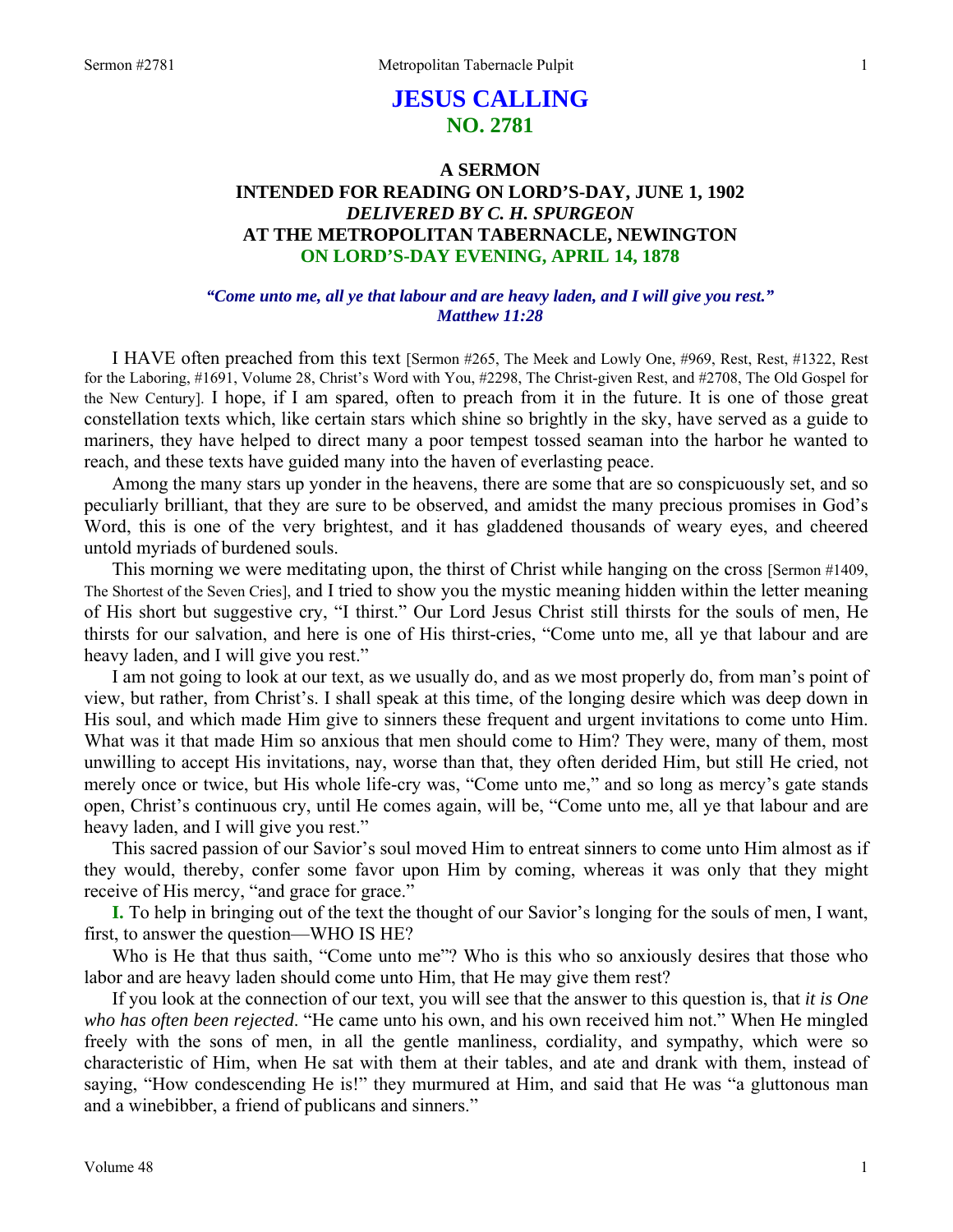When He walked through their streets, and wrought His wondrous miracles of grace and mercy, they attributed them to Satanic agency, yet, after all that, He still stood and cried, again and again, "Come unto me, come unto me." Their rejection of Him could not chill the warmth of His affection, He would not take their cruel negative, but He kept on crying, even as He did on that last great day of the feast, "If any man thirst, let him come unto me, and drink."

They turned their backs upon Him, but He cried so much the more, "Come unto me." They called Him all that was evil, yet His only answer was, "Come unto me." That same rejected Savior, whom, perhaps, dear friend, you yourself have also rejected, lo, these many years, still stands as if He were rooted to the spot, and cries to you, "Come, come, come unto me, and I will give you rest."

This is He too, who, but a little while before, *had warned them that, to reject Him, involved the most fearful guilt*. "Tyre and Sidon," said He, "suffer not such a heavy penalty as guilty Capernaum does. Sodom and Gomorrah were swept away, but not with so dire a doom as awaits Chorazin and Bethsaida, which have rejected my message of mercy."

Jesus looks, with deep pity upon His countenance, on the many who spurn Him, and warns them of their terrible fate if they continue to refuse His invitations, but having done so, He again says to them, "Come unto me." He tells them that they will surely die unless they do come to Him, and then He cries to them, "Why will ye die? Turn ye, turn ye, for why will ye die, O house of Israel?" No lips of mortal man ever spoke so honestly, and so terribly, concerning the wrath to come, as did the lips of Jesus, but that was because they were the lips of infinite love.

He courted not popular applause by endeavoring to make out that the punishment of the guilty will be slight. It was He who spoke of hell, "where their worm dieth not, and the fire is not quenched." It was He who said, concerning the ungodly, "These shall go away into everlasting punishment," yet He turns round—nay, I must correct myself, and not say "yet"—but *because* of that honest affection which makes Him speak the truth even when it is most unpalatable, He turns round again and again, and repeats the cry, "Come unto me, come unto me, this is your sole hope, come unto me, and I will give you rest."

Do you ask again who He is that utters these words? I answer—*it is He who knows His Father's eternal purpose, and yet fears not to give this invitation*. Just before He uttered our text, He said, "I thank thee, O Father, Lord of heaven and earth, because thou hast hid these things from the wise and prudent, and hast revealed them unto babes."

Yes, He knows all about the everlasting decrees of God. He is the Lamb that can take the sealed book from His Father's right hand, and He can open every one of its seals, for He alone knows the things of God, yet that great and glorious doctrine of divine predestination had never steeled His heart, nor made Him grow callous and indifferent to the needs of the souls of men, but all the knowledge that He had of the decrees of God did but constrain Him to cry the more earnestly, "Come unto me, come unto me, come unto me, all ye that labour and are heavy laden, and I will give you rest."

There is nothing, then, written in God's blessed Book, that can render it unlawful for you to come to Jesus, for He who knows all that is there still bids all of you, who labor and are heavy laden, to come unto Him, and more than that, it is He who knows all things who invites you to come*.* 

Who is He that speaks thus? Why, *it is He who has all power*. Just before He uttered this invitation He had said, "All things are delivered unto me of my Father." So, in one sense, He does not need you to help Him. He is not beating up recruits because His army is short of soldiers, nor is He seeking your support to buttress His falling throne. All things have been delivered into His hand by His Father, all power is given unto Him in heaven and in earth, and it is He who saith to you, "Come unto me."

He does not invite you in order that you may bring power to Him, but that you may receive power from Him. If you come unto Him, He will help you to overcome your sins, and to bear your daily burdens, or He will uplift them from your galled shoulders, and bear them all Himself. It is "The mighty God, The everlasting Father, The Prince of Peace," who saith, in the words of our text, "Come unto me, all ye that labour and are heavy laden, and I will give you rest."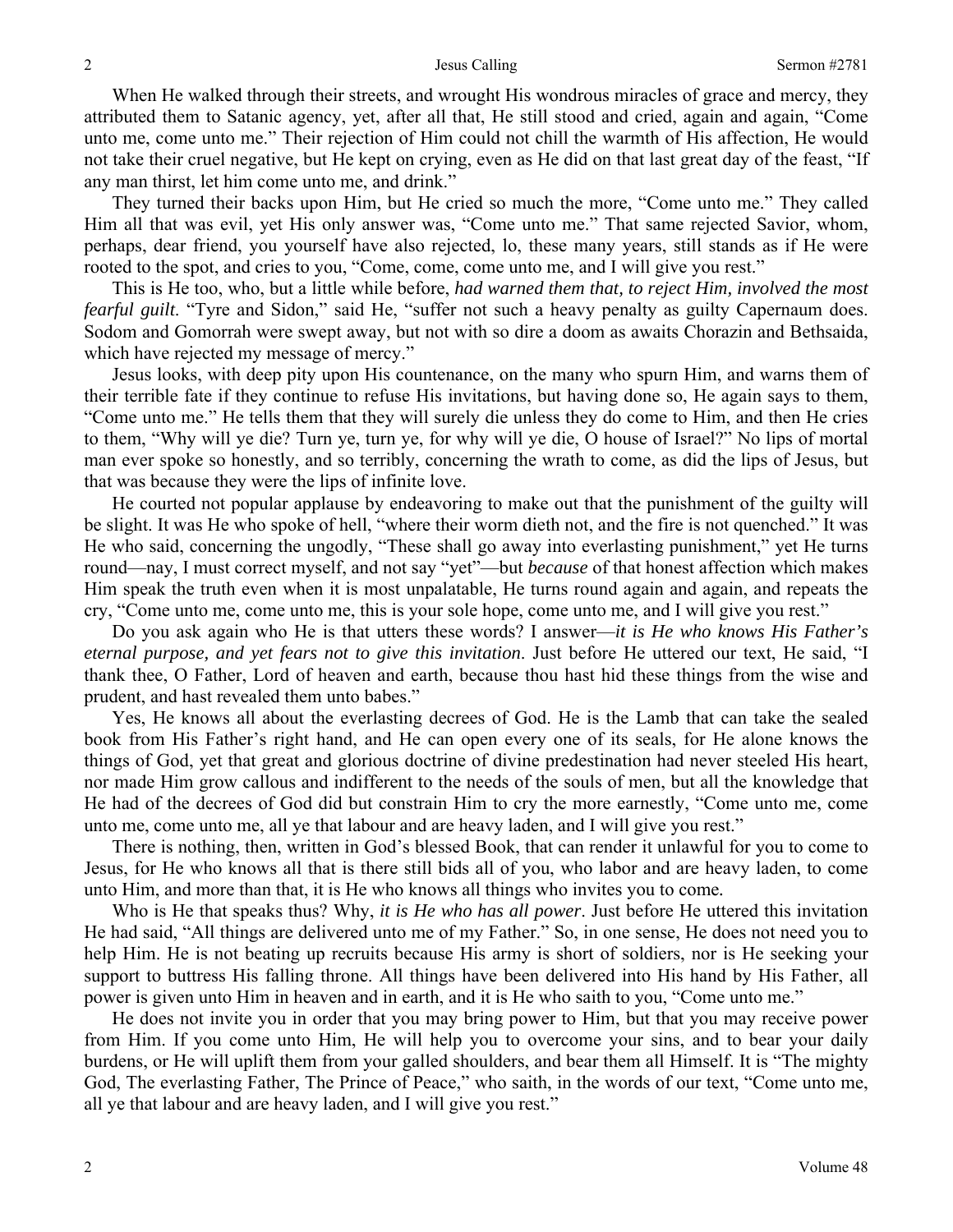Once more, *it is He who is the Son of God, and infinitely blessed,* who says to sinners, "Come unto me." It is, to me, a very wonderful fact that He should stand there, in the streets of Jerusalem, or Capernaum, or Jericho, or walk along the highways of Palestine, crying to unwilling hearers, "Come, come, come unto me," as if He needed them. Yet He needed them not, and He needs us not, in that sense. Myriads of angels are waiting to fly at His command. He has but to will it, and He can create as many more legions as He pleases.

What is our whole race to Him? If we had all passed away, like the gnats of a summers evening, our Lord Jesus Christ would have been just as glorious as He now is, and yet—oh, wondrous condescension!—He cries out for the souls of men. He begs, He pleads, He entreats them, with tears that well up from His very soul, to come to Him, and when they will not come—oh, wonder, ye angels!—He still stands, and gazes on them, with the tears streaming from His eyes, as when He wept over guilty Jerusalem, and still He says, "How often would I have gathered thy children together, even as a hen gathereth her chickens under her wings, and ye would not!"

It is a strange sight—the Son of God entreating sinners to have mercy on themselves, yet the guilty ones unwilling to receive the mercy! One would have thought that we had but to proclaim a full and free salvation and all would have accepted it. One would have dreamt that the Christ of God had but to come to earth, and men would at once flock around Him, and beseech Him to exercise His divine and saving power, but it was not so, and still, it is He who pleads with men, not men who plead with Him. They have not to cry to Him, "Come unto us, and give us rest," but He has to stand, and plead pathetically with them, "Come unto me, come unto me, come unto me," for they will not come, and still they turn their backs upon Him, alas! that it should be so.

## **II.** But now, secondly, let us ask—WHOM DOES HE CALL, AND WHY?

Whom does He call? I could almost have understood it if He had said, "Come unto me, ye kings and princes." He is King of kings, and He might well invite them to come to Him, but He does not invite them any more than others. I might have understood it if He had chosen to gather about Him the wisest men in the world, and the choicest spirits in each generation, and had said to them, "Come to me, ye Solomons, ye philosophers, ye great thinkers." But He did not talk so.

It seems strange that He should choose such company as He did, and be so anxious to bring to Himself, first, *those that labor*—you hardworking men, you sons of toil, and especially you, who are laboring hard to obtain salvation, but who will never gain it in that way—He invites you to come unto Him. *You who are heavy laden too—*you who, in your laboring for salvation, have been burdened with ceremonies—burdened by the work-mongers, who tell you to do this and to do that in order that you may be saved—you, whose poor, heavy hearts have been made heavier than they were before because you have had a false Gospel preached to you—it is you whom Jesus calls to come unto Him.

You who are sad, and sick, and sorry—you who would fain be delivered from sin and all its consequences—you are poor company for anyone. Your friends think you melancholy, and they shun your society as much as possible, your serious conversation has no attractions for them. You get away alone, and keep silent, and the tears oftentimes steal unbidden down your cheeks, yet Jesus calls you, and He says to you, "Come unto me, come unto me, come unto me, all ye that labor and are heavy laden."

He is Himself pure, yet He is anxious to call to Himself the impure. He never sinned, yet He spent most of His time on earth with publicans and sinners, and still He seeks the sinful. Even harlots were never spurned by Him, but they drew near to Him, and were delighted to hear Him speak of piety and mercy and grace for the very chief of sinners. "That was a strange taste," you say. But as the magnet seeks the steel, so does my Master, in His magnetic and magnificent mercy, search out those who most need Him.

Not you whole ones, does the great Physician seek, but it is the sick whom He invites to come to Him. Not you good people, who hope to enter heaven by your own works, does He call, but you sinful ones. "In due time Christ died for the ungodly." It is sinners whom He calls to come to Him, ay, and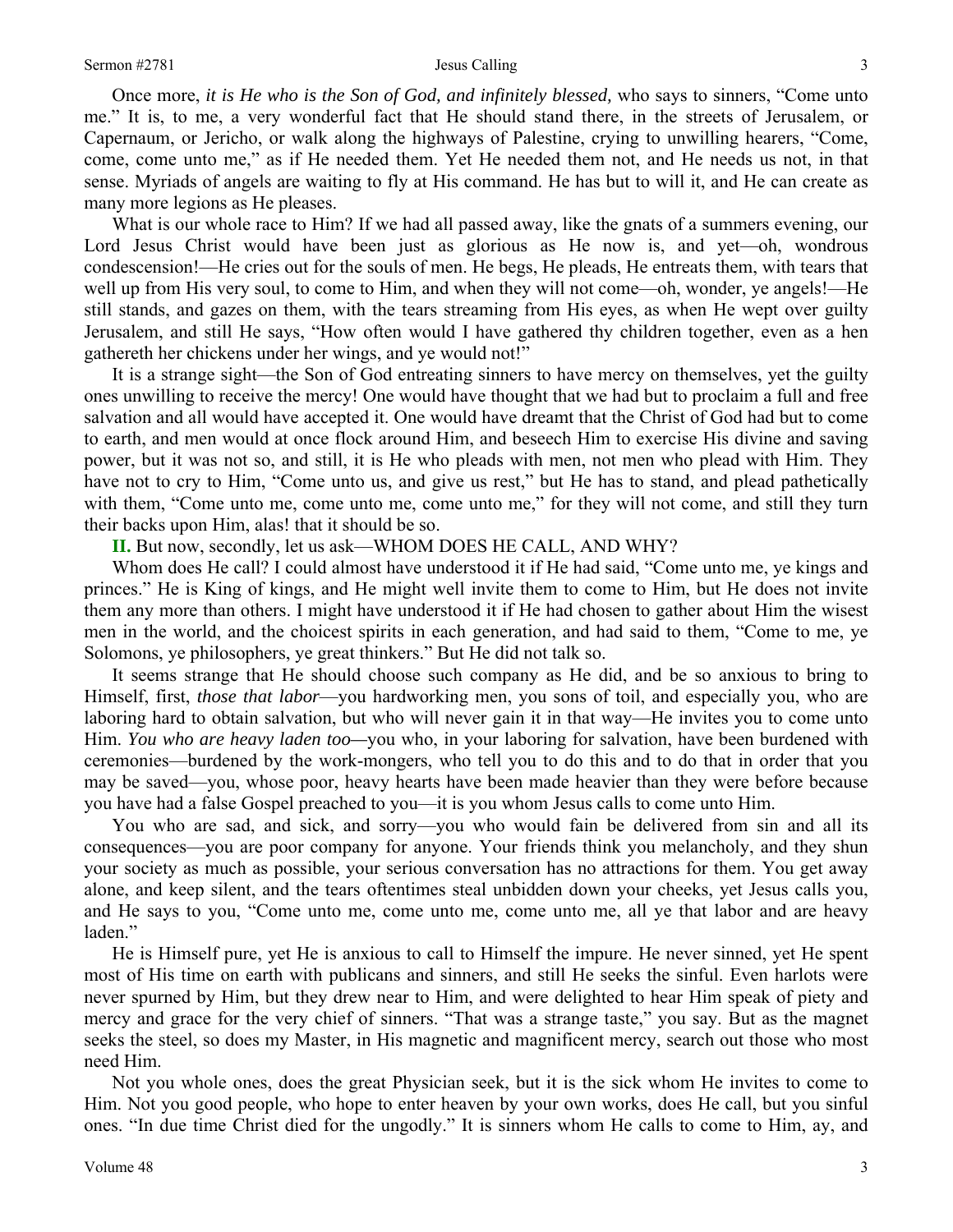those sinners who fail in all their attempts at improvement, those who labor to get better, yet who are not better, but are burdened more and more with the despairing fear that they must ultimately be lost—it is such as these whom Jesus invites to come unto Him. Oh, hear this, ye laboring ones, and ye who are heavy laden! The Lord of glory cries to sinful worms of the dust, and beseeches them to come to Him that He may give them rest.

It is the ignorant whom He invites to come to Him, that He may teach them. It is those who have need of a Lord and Master whom He bids to come to Him—the rebellious and the self-willed, that He may put His easy yoke upon their shoulders. It is the weary and the restless whom He calls to come unto Him, that He may give them rest.

Are any of you troubled? Then come to Jesus, and so end your trouble. Are you sick or sad? Come to Christ, and so lose your sadness. It is for this very purpose that my Master bids me stand here, and in His name, as though He spoke the words Himself, cry to you, "Come unto me, come unto me, come unto me, all ye that labour and are heavy laden, and I will give you rest."

**III.** Now thirdly, let us inquire—WHAT CAUSES THIS DESIRE OF CHRIST AFTER SUCH PERSONS?

I hope I am speaking very personally to a great many people who are here, I should like to feel as if I had a firm yet tender grip of the hand of every unconverted person present, or that I were able to "button-hole" everyone here who has not yet, by faith, laid hold on Christ.

Well, dear friend, possibly you think that you do not want Christ, but He wants you. Now, why can He want you? It cannot be because He will get anything out of you. What are you worth to Him at your best? What necessity can He have for you? If He were hungry, He would not tell you, for the cattle on a thousand hills are His, all things are His, the earth is the Lord's, and the fullness thereof.

He wants you, for your own sake, to do you good—not to get anything good out of you. He does not want you because He sees some excellence in you. If you really know yourself, you know that you have none. All that is naturally good about you is marred in many ways, and you know that it is so. Jesus does not love you because He sees anything lovable in you, but out of pure pity. Nor does He want you because of anything you ever will be or do, for could your zeal no respite know, could you labor on for Him throughout a life as long as that of Methuselah, yet would you still be to Him an unprofitable servant, doing no more than you ought to have done.

I do confess, concerning myself, that my blessed Master took me into His service of His own free sovereign grace, and He has helped me to do my best for Him, but I make this frank confession to Him and to you, that I was never worth my keep to Him. I have cost Him infinitely more than I have ever been able to bring to Him. Even when I have done my best, I have often been to Him such a servant as a man might be glad to see the back of, because he was no profit to his master whatsoever. So it is not with any view of getting anything out of us that Jesus is so hungry after the souls of men.

Why, then, does He want us? He wants us, first, *because He loves our race*. He has a special affection for men, for verily, He took not up angels when they fell. He left the fallen spirits in their ruined state, and it is eternal, but He took up the seed of Abraham. He was found in fashion as a man, and He came to seek and to save lost men. I know not if there are any other fallen beings in yonder rolling worlds that we call stars, but this I know, that Christ's "delights were with the sons of men." "This is a faithful saying, and worthy of all acceptation, that Christ Jesus came into the world to save sinners."

Another reason why He cries to men to come unto Him is (wonder of wonders, and mystery of mysteries!) *because He is Himself a man,* the Son of Mary as truly as He was the Son of God. He is the great model Man, the pattern of what mankind ought to be, and therefore, standing in the midst of those whom He is not ashamed to call His brethren, He looks out of His church, and He cries to other men outside as yet, and He says to them also, "Come unto me, come unto me. I am also a man, and I know your struggles, and infirmities, and griefs—yea, I have even tasted of the gall and wormwood that you deserved to drink as a punishment for your sins. Come unto me, come unto me, for I will lead you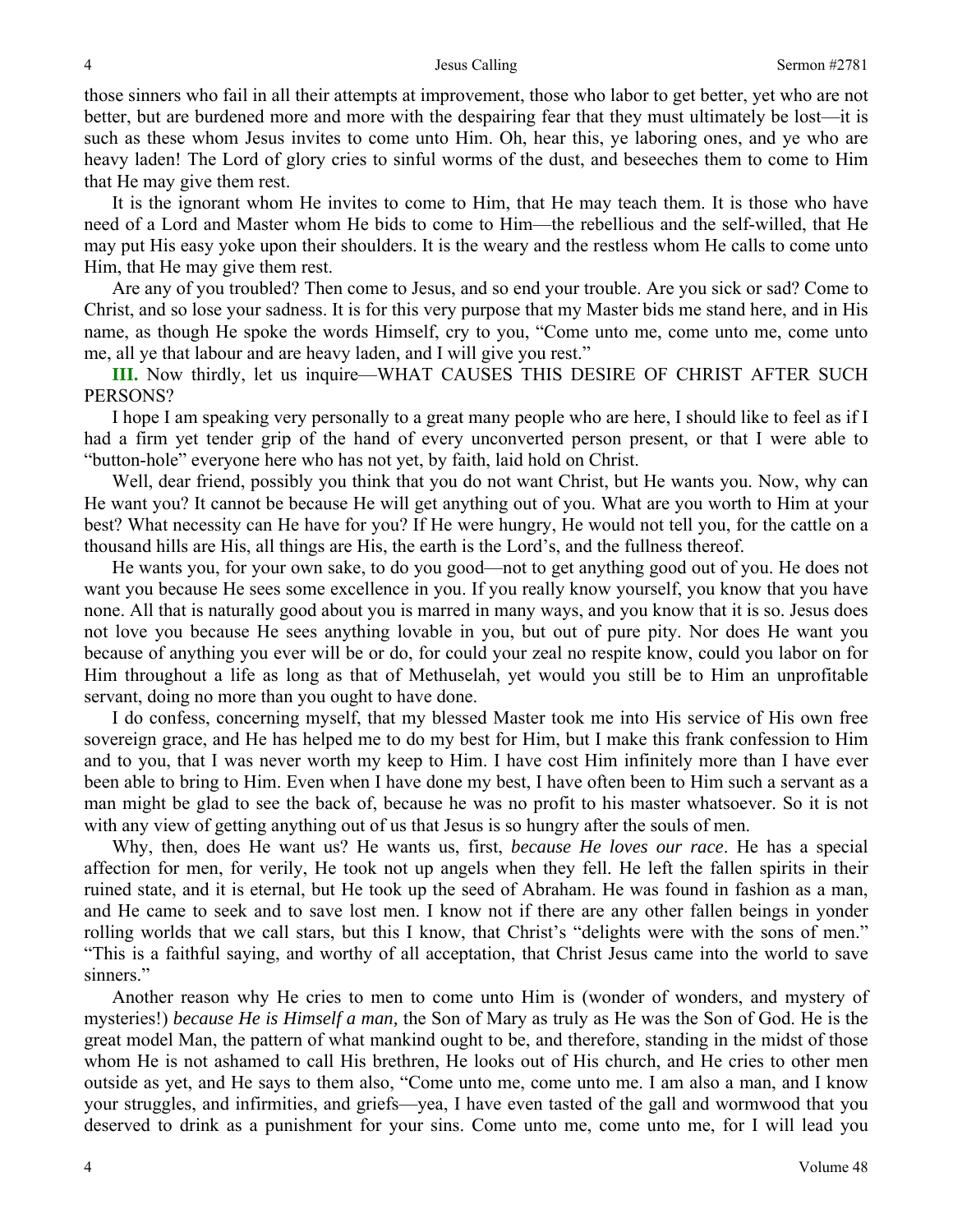Why, further, does Jesus say, "Come unto me"? It is *because He has done so much for men that He loves them for what He has done for them*.

I heard a story only this last week, of a captain on board a vessel, who had a cabin boy whom he treated very roughly, and to whom he scarcely spoke without an oath. But one day, the boy fell overboard, and the captain, who had a kind heart beneath a rough exterior, sprang into the sea and rescued him from drowning. The next time a gentleman, who had noticed his ill conduct to the lad, was on board the vessel, he observed him speak to the boy very gently, and almost affectionately, and he could not help saying to him, "Captain, you seem to speak to that boy very differently from what you used to do." "Look here, sir," he replied, "that boy fell overboard and I saved his life, and I took to him wonderfully afterwards, and I have loved him almost as if he were my own son ever since,"

Oh, yes! if you do a good turn to a person, you are sure to love him afterwards. Now, one reason why our Lord Jesus Christ loves sinners so much is because He died to save them, and therefore, He still stands and cries, "Come unto me, come unto me, come unto me. Have I not loved you? Have I not proved My love upon the accursed tree?" Do you wonder therefore, that He still says, "Come unto me"?

He who thus stands, and pleads with men, *delights to do yet more and more for them*. It is Christ's nature to scatter blessings wherever He goes. When a man can act according to his nature, he is sure to be pleased. A large hearted man is never so happy as when he is doing good to others. When a man, of a tender spirit, is looking after the poor, and the needy, and the sorrowing, and the suffering, he cannot help being happy because he is doing good to them.

So is it with my Master and His blessed service on your account. You are nothing in yourselves, and you cannot do Him any good—He is too great to need anything from you—yet He cries after you, because He wants to do you good. He is a Physician, so He wants to heal you. He is the Friend that sticketh closer than a brother, so He wants to befriend you. He is the one and only Savior, so He delights to save unto the uttermost all that come unto God by Him.

Heaven itself could not continue to hold Him when men were lost, and needed Him to come to earth to save them. It would not have been heaven to Him had He been always shut up there. No, He must seek and save the lost, His great heart could not be happy until that glorious work was accomplished.

We know some generous men, of whom it is said that they are never so happy as when they are giving their money away. If you know where they live, I advise you to go and take it, everybody thinks that it is common sense to do so. And when Jesus is so happy in distributing the riches of His mercy and His love, I pray you to go and take from Him all that He is willing to give. You will be happy in receiving, but He will be happier still in giving, for even to Him "it is more blessed to give than to receive," and He still rejoices more over those who come unto Him than the coming ones themselves rejoice.

I will tell you, sorrowfully and solemnly, one reason why Jesus wants you to come unto Him. It is *because He knows what must become of you if you do not come*. No man in this world, knows what the wrath of God is, nor how terrible are the flames of hell, but Jesus knew all about them, for He was the Creator even of the dreadful place of torment. He also knew something of the agony of the lost when He cried, "My God, my God, why hast thou forsaken me?"

And though He is now reigning in His glory, He remembers well when His soul drank the wormwood and the gall, and suffered on behalf of guilty sinners, the fierceness of the wrath of God. He would not have you feel that unquenchable fire, or that undying worm, or cry in vain for a drop of water to cool your burning tongue, for He is very full of pity, and therefore He warns you to flee from the wrath to come.

Have you not sometimes, when a wreck was just outside the harbor, and the waves were washing over it, known men ready to give all they had to anyone who could save the poor sailors who could be seen clinging to the masts? "Go my brave fellows," someone has cried, "take my purse, all that is in it is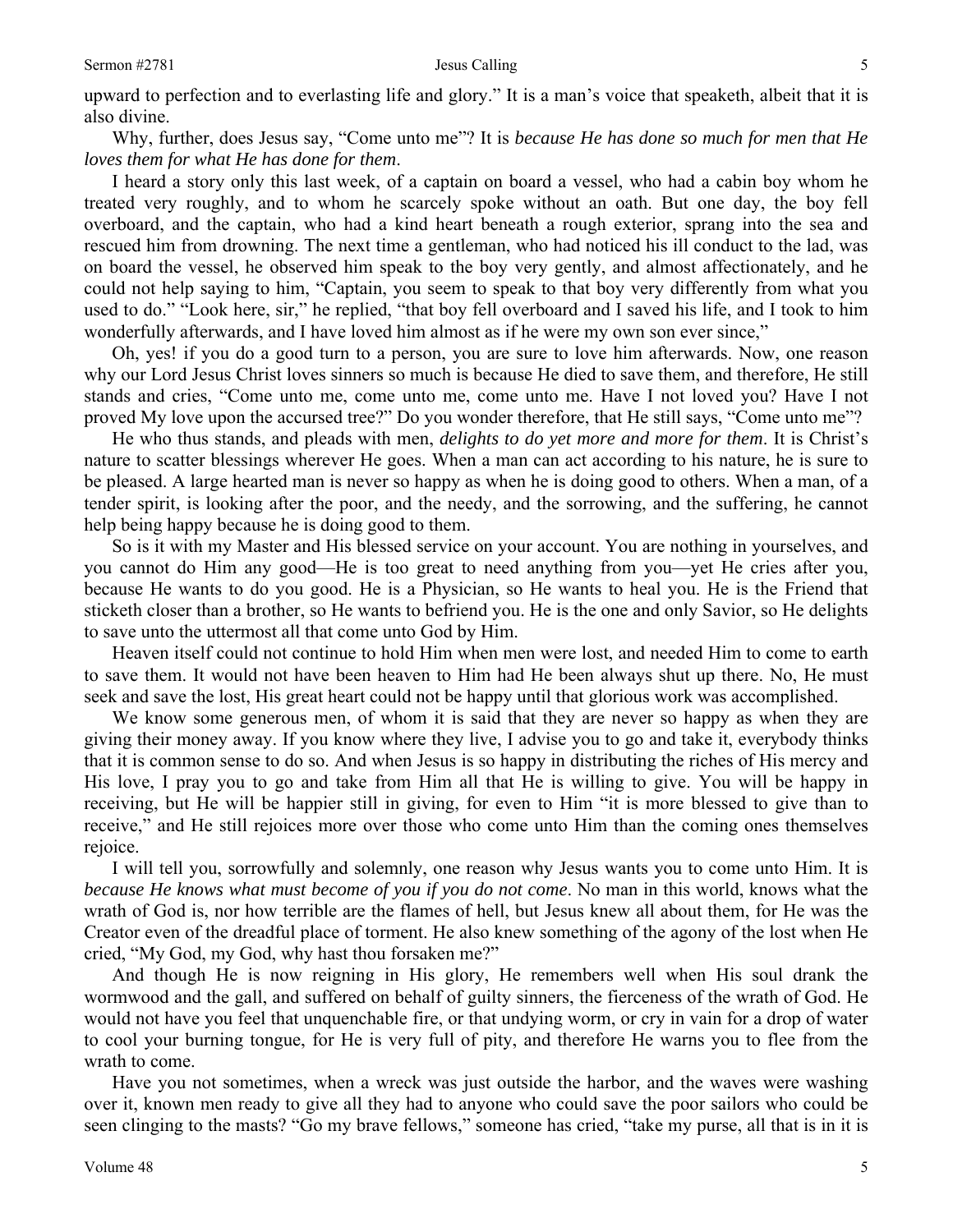yours if you will but risk your lives to save those perishing men out yonder." Why! I have known a crowd gather on the beach, when a wreck has been driven ashore, and the seamen were in imminent peril, and all the onlookers seemed frantic together. Men and women would all have given all they had if it could be the means of saving the lives of their fellow creatures.

And our Lord Jesus, as He sees some of you drifting away on the wreckage that will so soon all go down, and be engulfed in the fiery sea, cries to you—for He knows there is no other hope for you— "Come unto me, come unto me, come unto me." You may think that it is a trifling thing for your soul to be damned, but Jesus knows better. You may scoff over the very brink of the pit, but Jesus knows what an awful doom that pit contains.

Oh, how I wish that every unrepentant one here would listen to those tender tones, so oft repeated, "Come unto me, come unto me." I wish my face could shine like the face of Jesus did, I wish I could have as sweet and silvery a voice as He had, that my tones could be as persuasive as were His when He said, "Come unto me, come unto me, come unto me, all ye that labour and are heavy laden, and I will give you rest."

I think too, I may give you one other reason why Jesus invites sinners to come to Him, and that is, *He knows what our bliss will be if we do come to Him*. Our Lord Jesus Christ has ever before His eyes the sight of heaven, His throne of glory, the gates of pearl, the streets of gold, and the walls and foundations of all manner of precious stones. His ears are constantly hearing the songs of angels and of the redeemed from among men, and as He looks on those blessed spirits round about Him, He thinks of those who will not come unto Him, and He says, "If they live and die as they now are, they cannot enter here."

There is but one door of salvation, and Christ said, "I am the door," and He also said, "Come unto me. I am the gate of paradise, I am the way to heaven. Come unto me." There will come a day when all the sheep will pass under the hand of Him that telleth them, shall I then miss any of you into whose faces I have gazed, perhaps for a score of years? Will your name not be read out then? You have heard the Gospel very attentively, and you have even been an admiring hearer, but you are not yet a doer of the Word, and if you remain a hearer only, you will not be among the redeemed in glory.

If you are not believers in the Lord Jesus Christ, your names will be left out when He reads the muster roll of His blood washed people. It will be all in vain for you to lament then—"My name not there? Can I have heard aright? Christ has reached the last name, but He has not called mine. Yet I was a hearer of the Word, I was at many revival services, I was often prayed for, yet my name has not been called. Oh, that I could cease to be! Would God I had never been born!"

All such regrets shall be useless then. Then shall a man seek death, and shall not find it, as the book of Revelation tells us, and he shall wring his hands in everlasting despair, to think that the glorious gift of immortality, which was meant to make him a peer with the angels, has been so misused by him that now, he must be a comrade of the devils who are reserved in everlasting chains under darkness unto the judgment of the great day.

God grant, dear hearers, that you may hear Christ say to you individually, "Come unto me, come unto me, come unto me," and that you may accept His gracious invitation, or else to His heaven and His glory you can never go.

You see then, that the motives which led Christ to call men to come unto Him were those of pity and affection. He could not bear to think of their perishing, neither can those of His servants who are in the least degree like Him. And why should you perish? Sirs, why should you perish?

I spoke to one the other day, to whom I said, "Your brother is very anxious about your soul." He said, "I know he is." And then I said to him, "And so am I, I wish you were a believer in Jesus," and he answered me, "My time is not yet come." "No," I replied, "but God's time has, for He says, *'Today,* if ye will hear His voice, harden not your hearts,' *'Now* is the accepted time; behold, now is the day of salvation."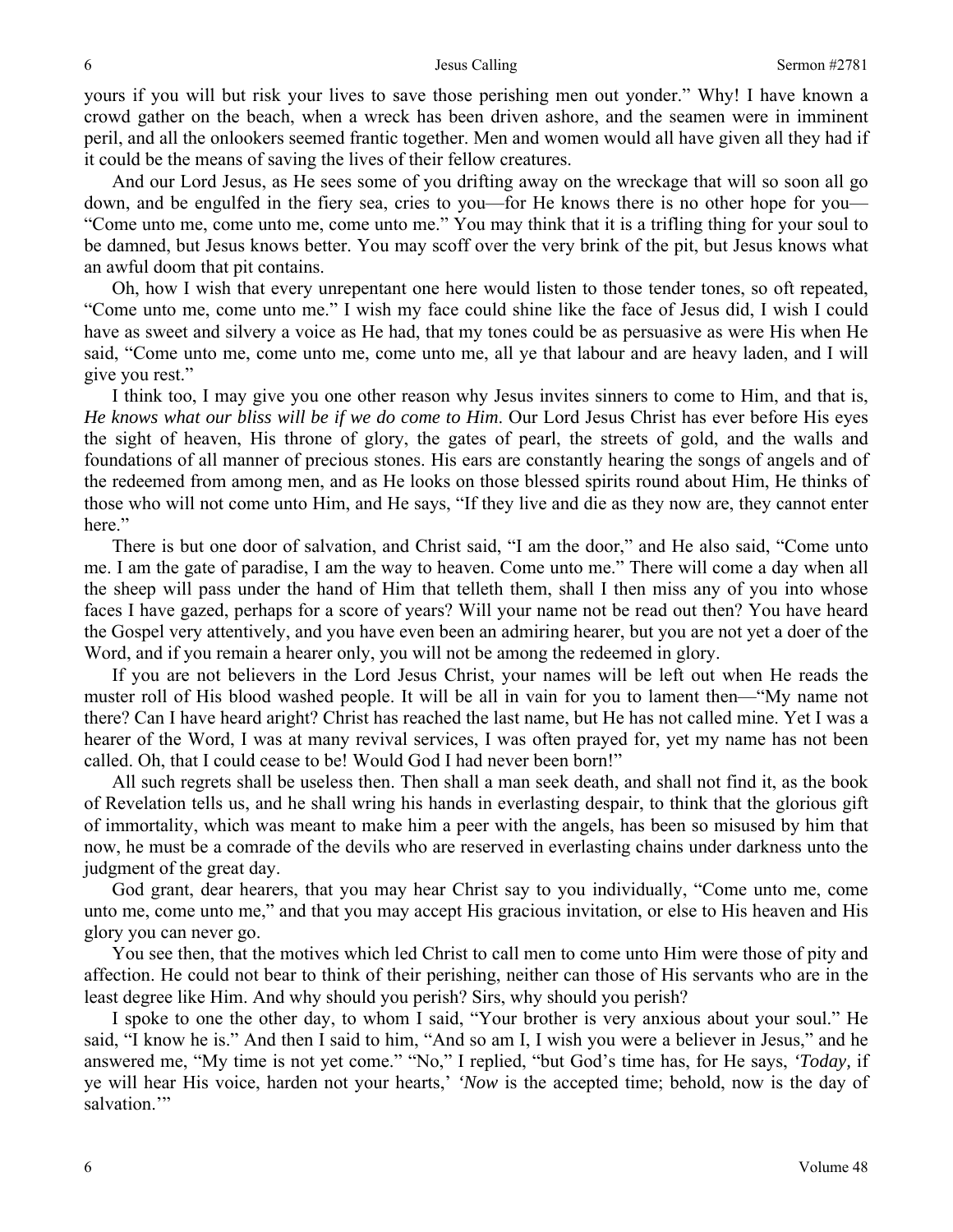I wish that, if any here have such a notion as that in their minds, they would put it away from them, for the text does not say, "Wait." There is no text, except in the devils bible, that bids you delay, there is no command for you to lie at the pool. No, Christ's invitation still is, "Come unto me, come unto me, come unto me, come unto me." That is Christ's one cry, and therefore I reiterate it again and again: "Come unto me, come unto me, come unto me, come unto me, come unto me now, come now, come now, come now." Jesus says, "Come unto me, all ye that labour and are heavy laden, and I will give you rest," and He means, "Come now."

**IV.** I will close when I have answered one other question, or rather, when I have asked you to answer it. If Jesus bids us come to Him in this fashion, and for these reasons, WHAT SHALL WE DO WITH THE INVITATION?

I would say, first, *He is in such awful earnest that we ought to be in earnest in listening to Him*. Sirs, there are many of you who do not seem to believe that you must live forever, in raptures or in woe, and therefore, you sit, from day to day, taking your ease, and caring nothing about your immortal souls. It seems as if it were a trifling thing to you whether you are with God or with His enemy—whether you would be lost or saved forever if you were now to die. Is it not strange that Christ should be in such earnest about you, and yet that you should not be in earnest about yourselves? I could look at some of you, till the hot tears forced themselves from my eyes, fearing lest you should be lost, yet no tears of penitence run down your cheeks, nor do you seem to care about your souls in the least.

I recollect, years ago, having several times befriended one of the basest men I ever knew. I had helped him till, at last, I said that I would do no more for him, so extraordinary had been his wickedness. One day, wet through and through from a drenching shower, he stood at my gate, and I had to break my promise, and help him yet again.

After a little while, he came again, but I refused to help him, for nothing could be done with him. My wife saw him standing in rags of the most wretched kind, and she carried me away when she said, bursting into tears, and almost screaming out, "O you poor lost soul, you poor lost soul, how can you act as you have done? We have clothed you, and you have gone away, and sold the garments we gave you and the very shoes from your feet. We have picked you up from the gutter, and taken you, when you have come out of prison, and helped you again and again. You poor lost soul," she said, "you had a mother, and she was a gracious woman. You had a father, and he is in heaven, and we will help you once more, though I fear it will be no good, you poor lost soul."

Yet all the while, he never shed a tear, there seemed to be no impression made upon him at all. I felt, after that, there was no hope for him, if that did not touch him when she, who was no relation of his, stood there, and wept as if she would faint, and when I was moved with pity too. But he was not moved, reason, thought, manliness, all appeared to have left him, and he was little if anything better than a brute beast, in many respects, he was worse than the beasts that perish.

Oh, shall it be so, my hearers, that other people shall care about you, and yet you will not care about yourselves? Remember that it is your own souls that are in peril. Whether you get to heaven or not, will not affect the eternal happiness of any one of us who have believed in Jesus, yet I can truly say, with the apostle, "I could wish myself accursed in your stead, if I could but save you."

This thought has often crossed my mind, if any dire affliction could but save your souls, I would gladly endure it. And will you never think about your own souls? Must Jesus continue to cry, "Come, come, come, come," and yet you will not come? Choked with His tears, must He break down in saying, "Come, come, come," and yet will you never think about your own souls? Oh, by the solemn earnestness of the Christ of God—and I might add, by the earnestness of His poor servant who is speaking to you now—be at least a little concerned about this all-important matter, and begin to think it over now!

Now, as Christ says to us, "Come unto me," *let us come unto Him*. We are great sinners, so let us come unto Him, for He will freely forgive us if we come to Him. We have often treated Him ill, but let us come to Him, for He will not upbraid us, but will welcome us. We feel so heavy, but let us come to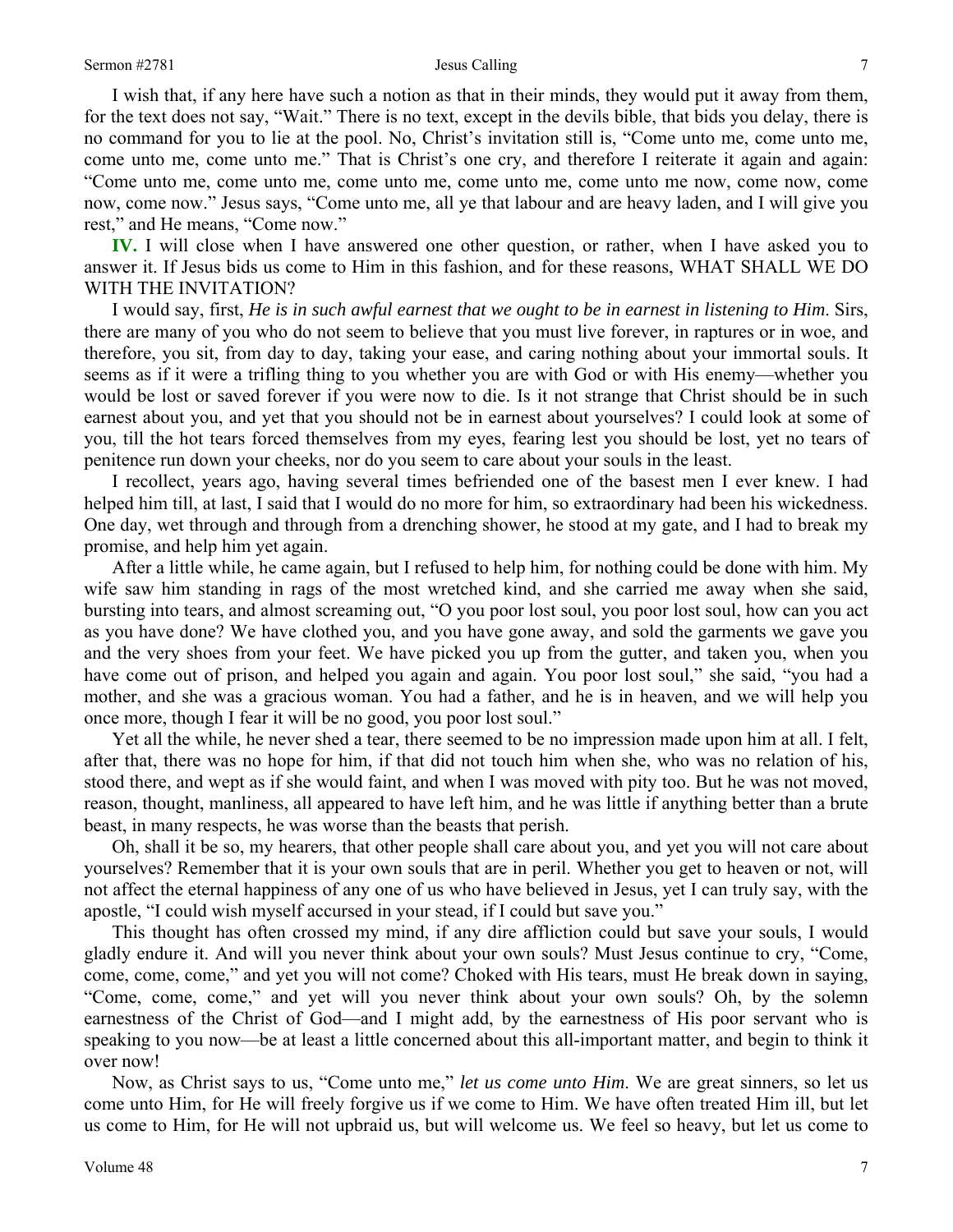Him. We do not feel as heavy as we should, but let us come to Him with all our load of sin and sorrow, and just leave our case in His hands, for that is what He wants us to do. Let us, each one, say to Him, "Jesus, Master, I trust Thee to save me. I will follow Thee, I will be Thy disciple, I will take Thy yoke upon me, and wear it for Thy sake if Thou wilt only save me." You are saved, mark, when you have reached that point, that is, when you come to Him, and trust Him.

That is the point, trust Him, rely upon Him, lean upon Him, depend upon Him. Trust His blood to cleanse you, His righteousness to clothe you, Himself to keep you. Have done with yourself, and begin with Him, that is all.

Hark! He is still gently whispering "Come, come, come." Linger no longer. Come away, my brother. Hesitate not, poor doubter. Come along, it is the voice of Jesus that calls you. Come just as you are, tarry not to amend or cleanse yourself, but come to Him to do it all. He has said, "Him that cometh to me I will in no wise cast out." God help you to come even now, for His dear Sons sake! Amen.

### **EXPOSITION BY C. H. SPURGEON**

### *MATTHEW 11:25-30*

**Verses 25-26.** *At that time Jesus answered and said, I thank thee, O Father, Lord of heaven and earth, because thou hast hid these things from the wise and prudent, and hast revealed them unto babes. Even so, Father: for so it seemed good in thy sight.* 

*"Jesus answered,"* sovereign grace is the answer to abounding guilt. With rejoicing spirit Jesus sees how sovereign grace meets the unreasonable aboundings of human sin and chooses out its own, according to the good pleasure of the Father's will. Here is the spirit in which to regard the electing grace of God, *"I thank thee."* It is cause for deepest gratitude. Here is the author of election, *"O Father.*" It is the Father who makes the choice, and reveals the blessings. Here is His right to act as He does, He is *"Lord of heaven and earth."* Who shall question the good pleasure of His will?

Here we see the objects of election, under both aspects, the chosen and the passed over. *Babes* see because sacred truths are revealed to them, and not otherwise. They are weak and inexperienced. They are simple and unsophisticated. They can cling, and trust, and cry, and love, and to such the Lord opens up the treasures of wisdom. The objects of divine choice are such as these. Lord, let me be one among them! The truths of the heavenly kingdom are *hid* by a judicial act of God, from men who, in their own esteem, are *"the wise and prudent."* They cannot see, because they trust their own dim light, and will not accept the light of God.

Here we see also, the reason of election, the divine will, *"So it seemed good in thy sight."* We can go no further than this. The choice seemed good to Him who never errs, and therefore it is good. This stands to the children of God as the reason which is above all reason. *Deus vult* is enough for us. If God wills it, so it must be, and so it ought to be.

**27.** *All things are delivered unto me of my Father: and no man knoweth the Son, but the Father; neither knoweth any man the Father, save the Son, and he to whomsoever the Son will reveal him.* 

Here we have the channel through which electing love works towards men, *"All things are delivered unto me of my Father."* All things are put into the Mediator's hands, fit hands both towards God and towards man, for He alone knows both to perfection. Jesus reveals the Father to the babes whom He has chosen. Only the Father can fill the Son with benediction, and only through the Son can that benediction flow to any one of the race of men.

Know Christ, and you know the Father, and know that the Father Himself loves you. There is no other way of knowing the Father but through the Son. In this our Lord rejoiced [From The Gospel of the Kingdom. A popular exposition of the Gospel According to Matthew. By C. H. Spurgeon], for His office of Mediator is dear to Him, and He loves to be the way of communication between the Father whom He loves, and the people whom He loves for the Father's sake.